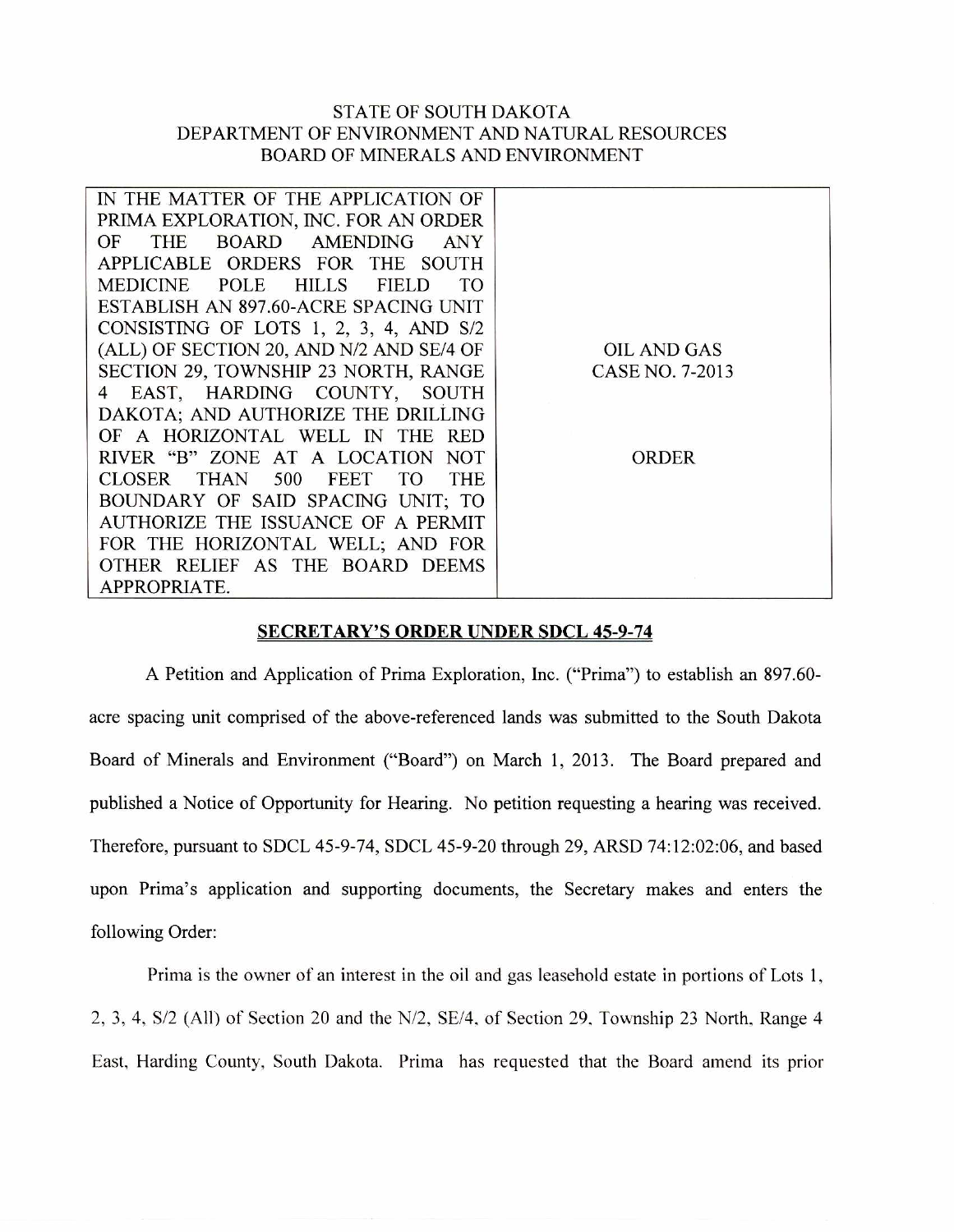orders, including without limitation Order Nos. 2-1973b. 14-1997, 14-2010, and 15-2010 so as to establish Sections 20 and 29 as an 897.60-acre spacing unit comprised of Lots 1. 2, 3, 4. and S/2 (All) of Section 20, and N/2 and SE/4 of Section 29, Township 23 North. Range 4 East, Harding County, South Dakota, to allow the issuance of a permit for the drilling of a horizontal well.

In Order No. 14-2010, the Board established 832-acre spacing for the "B" Zone of the Red River Formation for the South Medicine Pole Hills Field, comprised of Sections 19 and 20, Township 23 North, Range 4 East. Prima requested the spacing unit comprised of Sections 19 and 20 be vacated and instead the Board establish Sections 20 and 29 as an 897.60-acre spacing unit comprised of Lots 1, 2, 3, 4, and S/2 (All) of Section 20, and N/2 and SE/4 of Section 29, Township 23 North, Range 4 East, Harding County, South Dakota.

In Prima's opinion, forming the requested spacing unit and drilling the well described above will increase the ultimate recovery of the pool, prevent waste, prevent the drilling of unnecessary wells and protect correlative rights.

## IT IS THEREFORE ORDERED

A. The 832-acre spacing for the "B" Zone of the Red River Formation established under Order No. 14-2010, comprised of Sections 19 and 20. Township 23 North, Range 4 East, is hereby vacated.

B. An 897.60-acre spacing unit comprised of Lots 1, 2, 3, 4, and S/2 (All) of Section 20, and N/2 and SE/4 of Section 29, Township 23 North, Range 4 East. Harding County. South Dakota, is hereby established for the "B" Zone of the Red River Formation for the South Medicine Pole Hills Field.

2